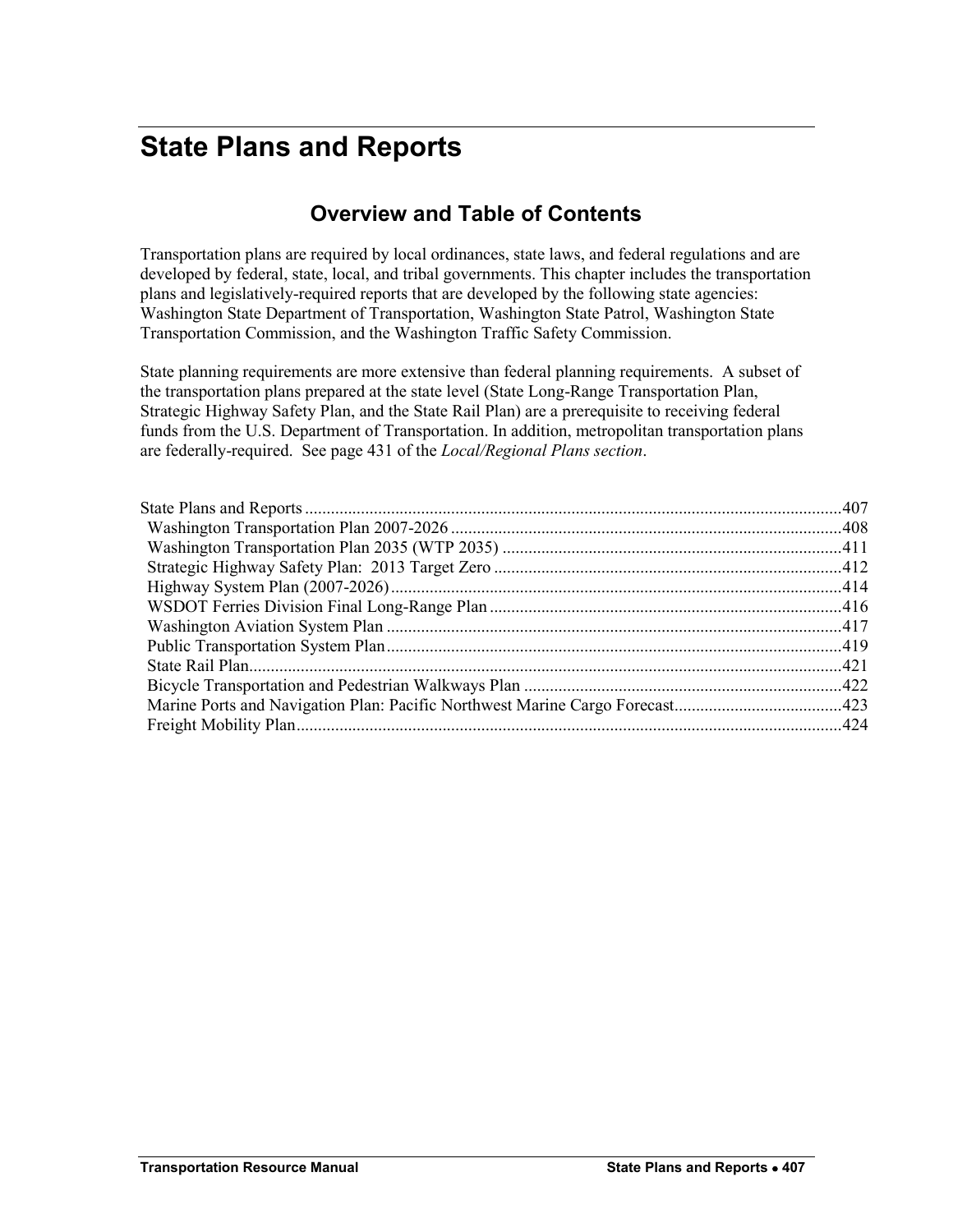<span id="page-1-0"></span>

| TITLE:              | <b>Washington Transportation Plan 2007-2026</b><br>Federally-certified Long-Range Statewide Transportation Plan, Statewide<br>Transportation Policy Plan, and Statewide Multimodal Transportation Plan |
|---------------------|--------------------------------------------------------------------------------------------------------------------------------------------------------------------------------------------------------|
| <b>REQUIRED BY:</b> | RCW 47.06.040; RCW 47.01.071(4); 23 USC Sec 135; 23 CFR Parts 450 and<br>500; and 49 CFR Part 613                                                                                                      |
| <b>PREPARED BY:</b> | Washington State Department of Transportation (WSDOT) and the Washington<br><b>Transportation Commission</b>                                                                                           |
| <b>APPROVED BY:</b> | Secretary of Transportation, adopted by the Transportation Commission, and<br>certified by the Federal Highway Administration (FHWA) and the Federal<br>Transit Administration (FTA)                   |
| <b>NEXT UPDATE:</b> | Periodic. WSDOT has a stewardship agreement with FHWA and<br>FTA to update this plan.                                                                                                                  |

- There are two current statewide plans containing the name Washington Transportation Plan (WTP).
	- The "WTP 2007-2026" described in this section is the federally-certified long-range statewide transportation plan required for the state to receive federal surface transportation funds. This plan was completed in November 2006 as a joint effort of WSDOT and the Transportation Commission.
	- The "WTP 2030," described in the next section, is the statewide policy plan completed by the Transportation Commission in December 2010. This latter plan updates the Transportation Policy Plan components of WTP 2007-2026, but was not certified to meet federal requirements.
	- For the 2014 update, WSDOT and the Transportation Commission will produce a single WTP to meet both federal and state requirements.
- WTP 2007-2026 was designed to meet three requirements:
	- Federal requirements for a long-range statewide transportation plan:
		- o Analysis of current condition and 20-year forecast of future needs of highways and transit through consultation, coordination, and involvement with Metropolitan Planning Organizations, non-metropolitan transportation officials, tribal governments, and the public.
		- o Consideration of seven broad policy areas -- economic vitality, safety and security, accessibility and mobility, protection of the environment, intermodal connectivity, efficient system management, and system preservation.
		- $\circ$  Including compliance with such federal laws as the Americans with Disabilities Act, Title VI of the Civil Rights Act of 1964, and the Presidential Executive Order regarding Environmental Justice.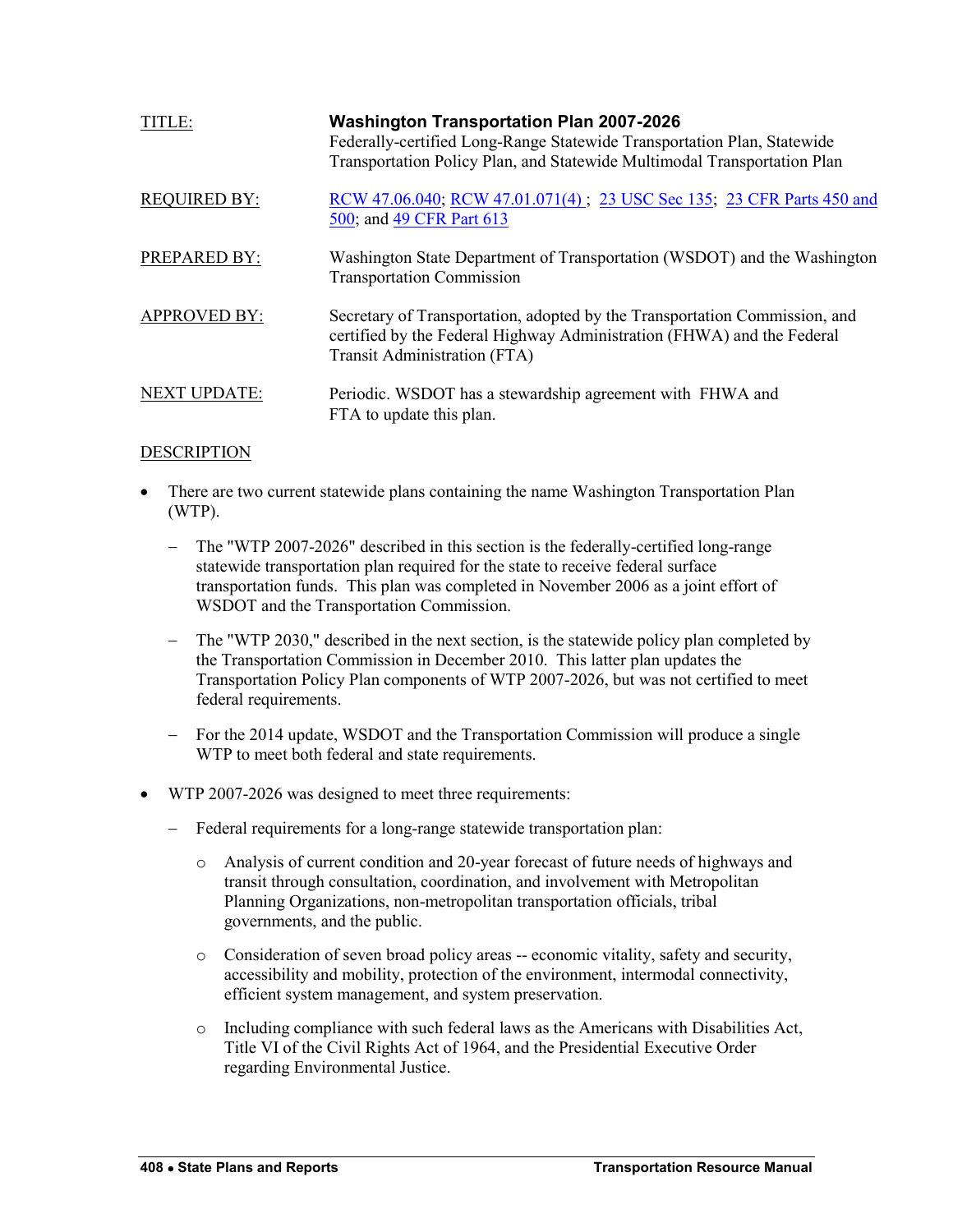- State requirements for a transportation policy plan. Updated over the course of two years as a collaborative effort between the Transportation Commission and WSDOT, the plan established a vision and goals for the statewide system consistent with the state's growth management goals.
- Statewide multimodal transportation plan as required by [RCW 47.06.040.](http://apps.leg.wa.gov/rcw/default.aspx?cite=47.06.040) The Multimodal Transportation Plan must include a state-owned facilities component and a state-interest component.
	- o The analysis of state-owned facilities guides investments for highways, including bicycle and pedestrian facilities and state ferries.
	- o The analysis of state-interest components defines the state's interest in aviation, marine ports and navigation, freight rail, intercity passenger rail, bicycle and pedestrian walkways, and public transportation and recommends actions to ensure the state's interests in these components are met.
- WSDOT receives federal funds from FHWA and FTA to develop and update this plan.
- MAP-21 changed federal requirements for future updates; implementation rules have not yet been promulgated

## PURPOSE

- Produce a 20-year transportation vision to guide policy and investment decision and to maintain eligibility to receive federal surface transportation funds for state and local projects.
	- Every state must have a FHWA- and FTA-approved Statewide Transportation Improvement Program (STIP) in order to receive federal surface transportation funds for projects. The STIP cannot be approved unless the state has a federally-compliant longrange statewide transportation plan. STIPs have been approved based on the fact that the 2007-2026 WTP is a federally-compliant long-range statewide transportation plan.
- Strengthen relationships and coordination among transportation providers and agencies by requiring a planning process that must:
	- Be consistent with the Strategic Highway Safety Plan (Target Zero) and the Coordinated Public Transit Human Services Plan;
	- Consider the concerns and needs of non-metropolitan local officials; federal land management agencies; and Indian tribal governments. This consideration is accomplished during a documented consultation process;
	- Be coordinated with metropolitan planning activities; statewide trade and economic development planning; and the state's air quality agency (Ecology);
	- $-$  Address the federal planning factors and the state policy goals in [RCW 47.04.280.](http://apps.leg.wa.gov/rcw/default.aspx?cite=47.04.280) The federal factors include security, quality of life, integration and connectivity of the transportation system, and consistency with growth and economic development patterns;
	- Be a product of a documented public involvement process that includes all the requirements in [CFR 450.210;](http://www.gpo.gov/fdsys/pkg/CFR-2002-title23-vol1/pdf/CFR-2002-title23-vol1-sec450-210.pdf) and
	- Provide a data-driven guide to transportation priorities, reflecting input from entities, organizations, and citizens across the state.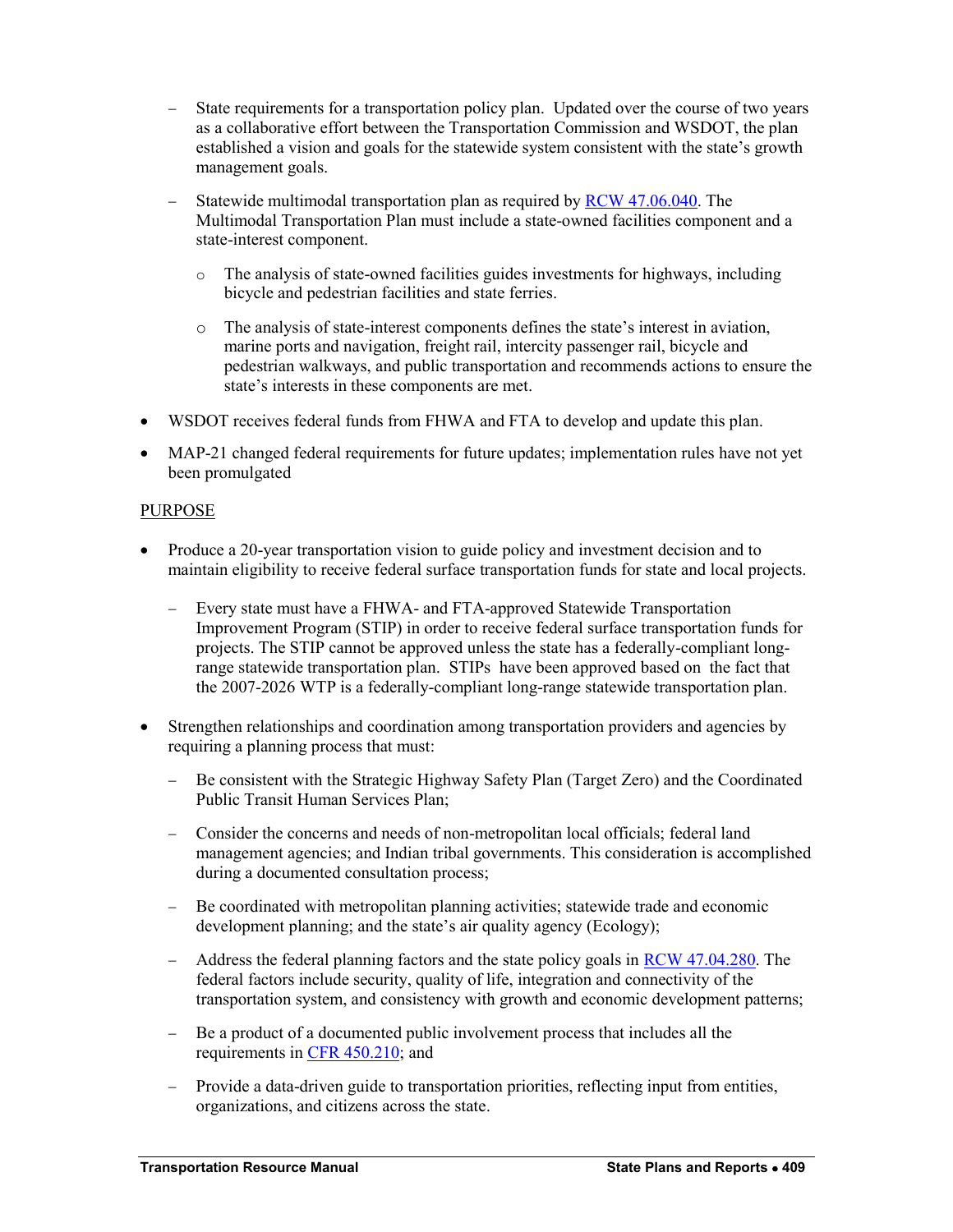## ON THE WEB

[WSDOT's Statewide Transportation Planning Page](http://www.wsdot.wa.gov/planning/)

[Washington Transportation Plan 2035, Washington State Transportation Commission, December](http://wtp2035.com/)  [2014](http://wtp2035.com/)

["Evaluation of State-Level Transportation Plans, Final Report," Joint Transportation Committee,](http://leg.wa.gov/JTC/Documents/Studies/Planning%20Study/Final_PlanningStudy_011211.pdf)  [January 2011.](http://leg.wa.gov/JTC/Documents/Studies/Planning%20Study/Final_PlanningStudy_011211.pdf) (completed prior to the adoption of MAP-21)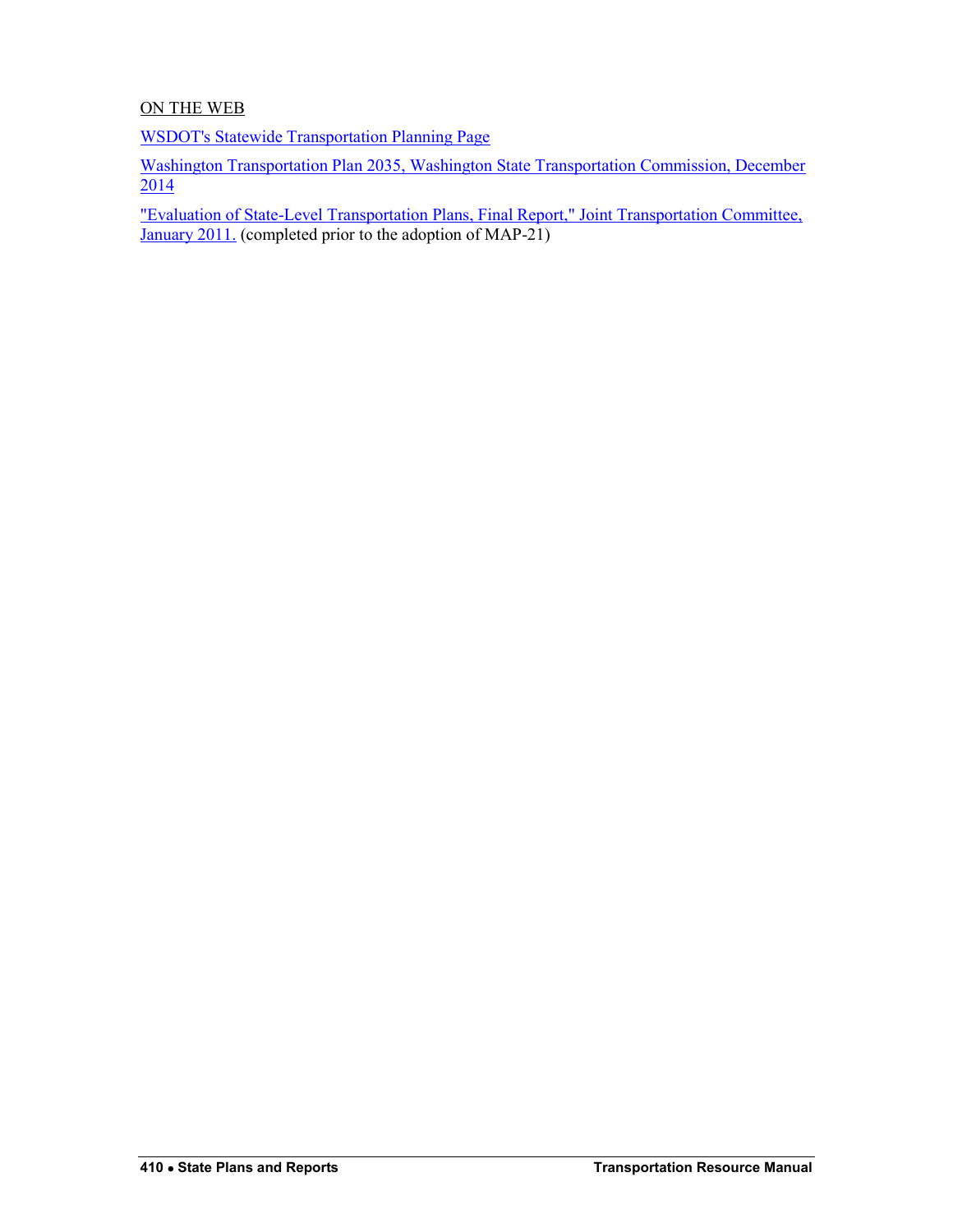<span id="page-4-0"></span>

| TITLE:              | <b>Washington Transportation Plan 2035 (WTP 2035)</b><br>Statewide Multimodal Transportation Policy Plan                                                            |
|---------------------|---------------------------------------------------------------------------------------------------------------------------------------------------------------------|
| <b>REQUIRED BY:</b> | $RCW$ 47.01.071(4)                                                                                                                                                  |
| PREPARED BY:        | Washington State Transportation Commission, assisted by the Washington State<br>Department of Transportation (as per RCW 47.06.020)                                 |
| <b>APPROVED BY:</b> | Adopted by the Transportation Commission and then submitted to the Governor<br>and the House of Representatives and Senate standing committees on<br>transportation |
| <b>NEXT UPDATE:</b> | 2018 and every four years thereafter                                                                                                                                |

- There are two current plans with the name Washington Transportation Plan (WTP) with different purposes and scopes. Finalized December 2014, the WTP 2035 is the statewide transportation policy plan that recommends policies to the governor and legislature. The 2007-2026 WTP is the federally-certified long-range statewide multimodal transportation plan that is required to receive federal transportation funds. See the previous section for a fuller description.
- WTP 2035 establishes three foundational themes and recommended strategies and actions based on these themes:
	- Washington Faces a Structural Transportation Funding Problem and Additional Revenue is Essential
	- The State's Transportation System Needs to Work as an Integrated Network, Effectively Connecting across Modes and Jurisdictions
	- Preservation and Maintenance of the Existing Transportation System is the Most Critical Need

## PURPOSE

 Informs statewide transportation policy across different travel modes and jurisdictions. It provides an overview of Washington's entire transportation system and proposes strategies and actions that would preserve and expand the system. WTP 2035 draws from a range of existing policy plans and seeks to align with and support broader state policy objectives in areas including the environment, economy, and energy.

## ON THE WEB

[Washington Transportation Plan 2035, Washington State Transportation Commission, December](http://wtp2035.com/)  [2014](http://wtp2035.com/)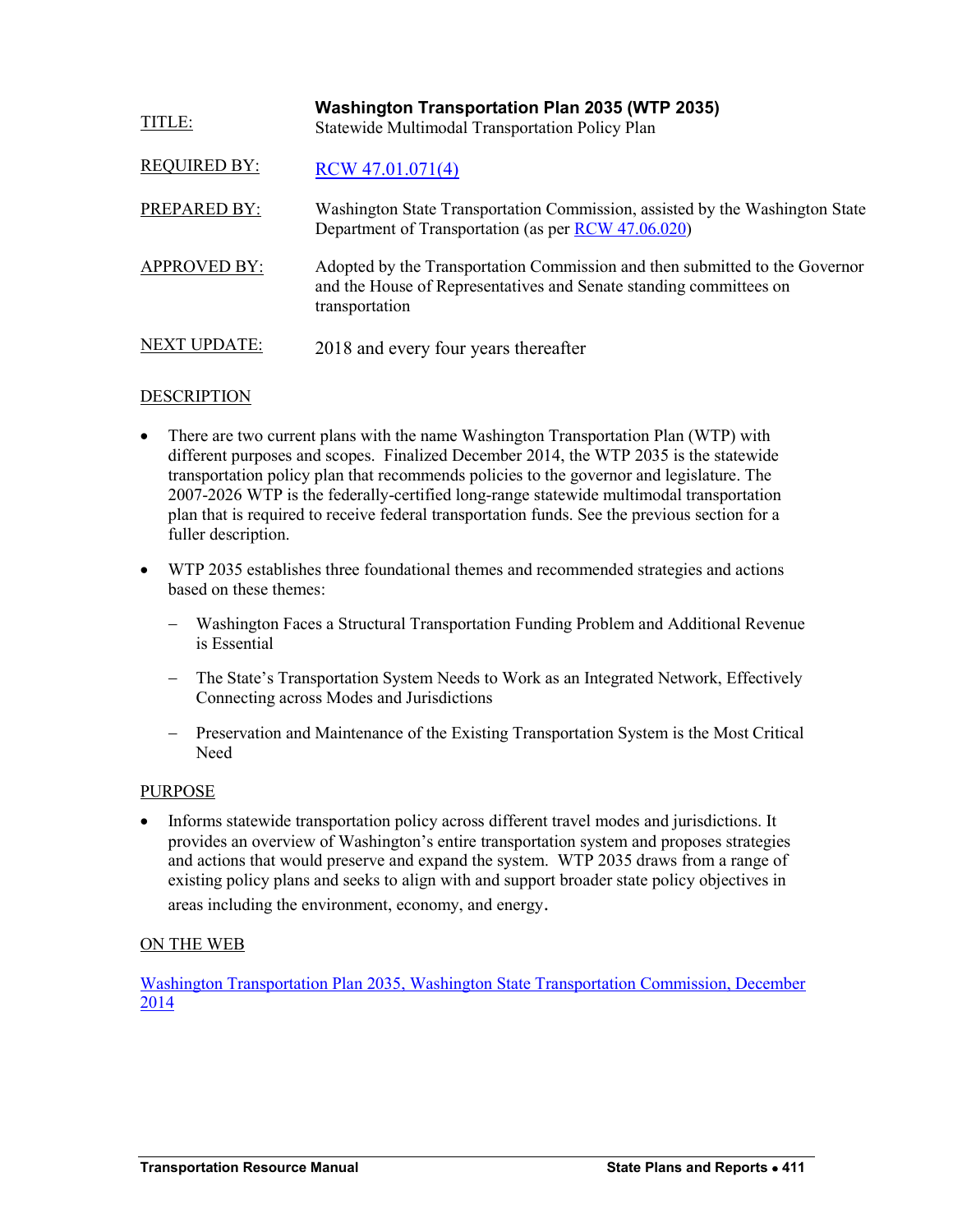<span id="page-5-0"></span>

| <b>TITLE:</b>       | Strategic Highway Safety Plan: 2013 Target Zero                                                                             |
|---------------------|-----------------------------------------------------------------------------------------------------------------------------|
| <b>REQUIRED BY:</b> | 23 USC 148 (Federal Highway Safety Improvement Program)                                                                     |
| PREPARED BY:        | Washington State Department of Transportation (WSDOT), Washington Traffic<br>Safety Commission, and Washington State Patrol |
| <b>APPROVED BY:</b> | Governor or responsible state agency approves the plan. US Secretary of<br>Transportation approves the planning process     |
| <b>NEXT UPDATE:</b> | 2018 - Every 5 years (proposed FHWA rule)                                                                                   |

- Strategic Highway Safety Plan that federal law requires each state department of transportation to develop in order to carry out a highway safety improvement program.
- Washington State's plan is known as Target Zero.
- Identifies Washington's traffic safety needs and guides investment decisions in order to achieve significant reductions in traffic fatalities and serious injuries.
- Must be based on traffic safety data, road safety audits, locations of fatalities and serious injuries, rural roads, motor vehicle crashes that include fatalities or serious injuries to pedestrians or bicyclists, cost-effectiveness of improvements, improvements to rail-highway grade crossings, and safety on all public roads.
- Must be consistent with the long-range statewide transportation plan.
- MAP-21 changed federal requirements for future updates; implementation rules were not yet as of publication of this Resource Manual.
- Target Zero is a high-level strategic plan which:
	- Sets state-wide priorities for all traffic safety partners
	- Provides a resource for potential strategies to address each of the priority areas
	- Monitors outcomes at a statewide level for each of the priority areas

#### PURPOSE

- Maintains eligibility for highway safety improvement funds.
- To focus efforts, the primary factors in fatal and serious traffic collisions have been grouped into three Priority Levels.
	- **Priority Level One** includes the factors associated with the largest number of fatalities and serious injuries in the state. Each of these factors was involved in at least 30% of the traffic fatalities or serious injuries between 2009 and 2011. Traffic Data Systems, while not a cause of fatalities, is considered a Level One priority because of the potential for better data to significantly improve our analysis of traffic fatalities and serious injuries.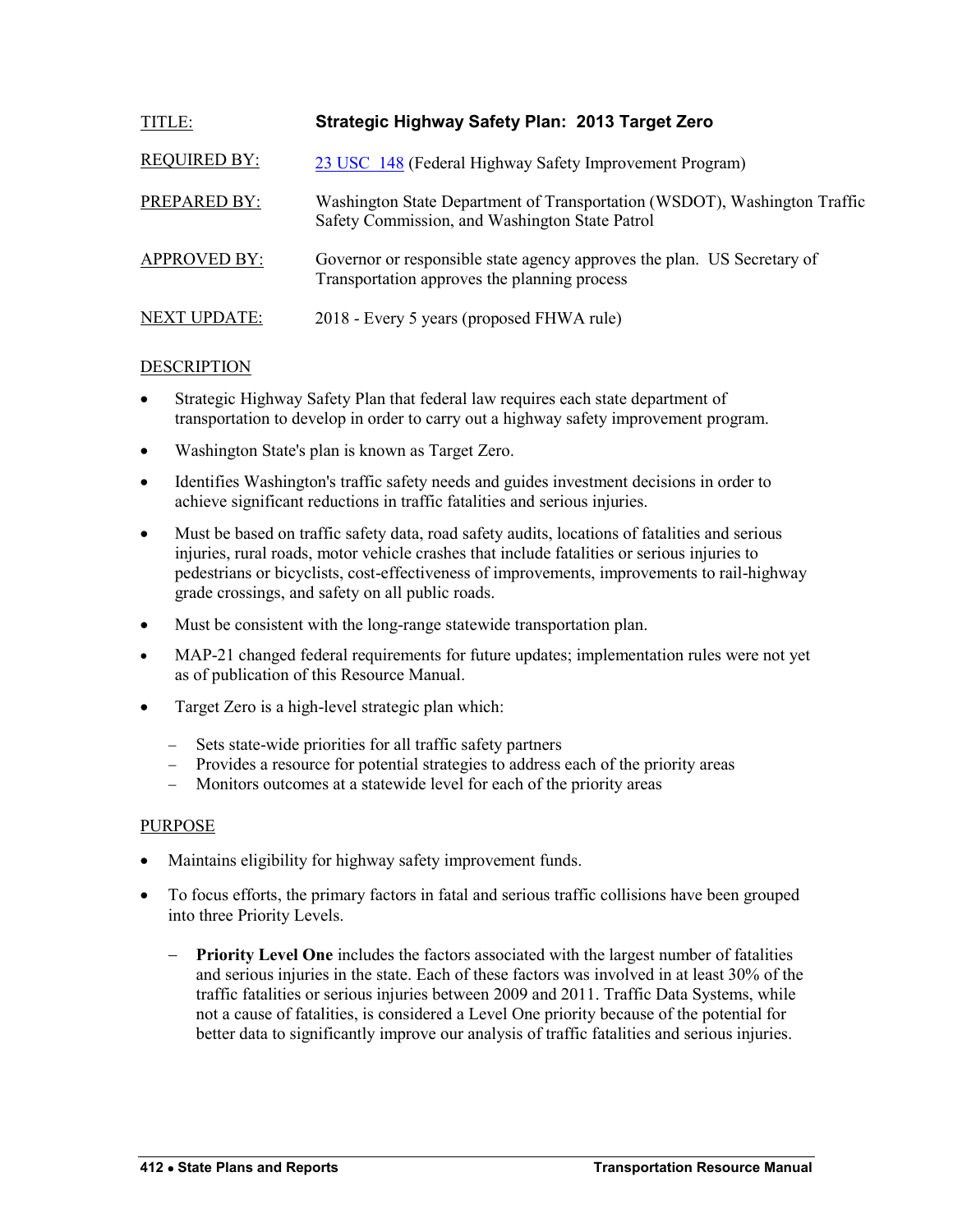- **Priority Level Two** factors while frequent, are not seen as often as Priority Level One items. Level Two factors were seen in at least 10% of traffic fatalities or serious injuries. Emergency Medical Services (EMS) is included here due to the significant impact effective EMS response has on preserving life and minimizing injury.
- **Priority Level Three** factors are associated with less than 10% of fatalities and serious injuries. There is less discussion of these areas in the Target Zero plan. However, we believe if we address the more common factors in Priority Levels One and Two such as impairment, speeding, and run-off-the-road collisions Level Three factors will see numbers go down as well. The roads will be safer for all users.

## ON THE WEB

[WSDOT's Strategic Highway Safety Plan page](http://wsdot.wa.gov/planning/SHSP.htm) [Target Zero Home:](http://www.targetzero.com/Default.htm) [www.targetzero.com](http://www.targetzero.com/) [FHWA Highway Safety Improvement Plan Information](http://www.safety.fhwa.dot.gov/hsip/shsp)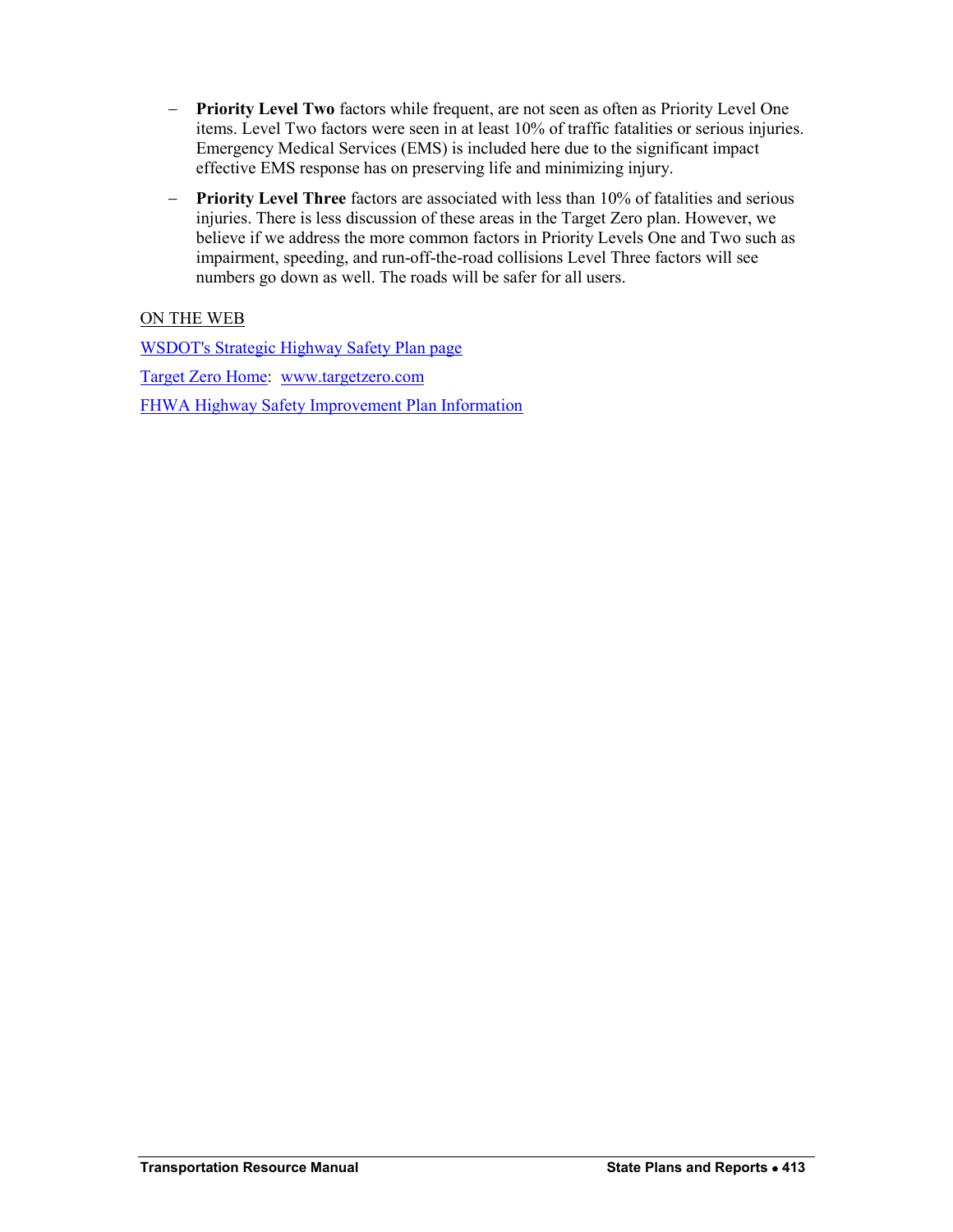<span id="page-7-0"></span>

| <b>TITLE:</b>       | Highway System Plan (2007-2026)<br>Multimodal Plan: State-Owned Facility Component                                                                                                                        |
|---------------------|-----------------------------------------------------------------------------------------------------------------------------------------------------------------------------------------------------------|
| <b>REQUIRED BY:</b> | RCW 47.06.050                                                                                                                                                                                             |
| PREPARED BY:        | Washington State Department of Transportation (WSDOT)                                                                                                                                                     |
| <b>APPROVED BY:</b> | Secretary of Transportation                                                                                                                                                                               |
| <b>NEXT UPDATE:</b> | There is no required schedule. As a state-owned plan element of the Multimodal<br>Transportation Plan, updates are scheduled as needed to meet the requirements of<br>the Washington Transportation Plan. |

- The current Highway System Plan covers the time period 2007-2023. This is a state-owned modal plan that addresses current and forecasted state highway needs based on the investment options identified in the Washington Transportation Plan.
- Must be consistent with the state transportation policy plan (WTP) and with the other stateowned facility and state-interest component plans.
- Includes a comprehensive assessment of existing and projected 20-year deficiencies on our state's highway system. It also lists potential solutions addressing the deficiencies. The Highway System Plan (HSP):
	- Forecasts future transportation needs based on WSDOT's maintenance, operation, preservation, mobility, safety, economic, and environmental programs.
	- Specifies objectives and the supporting action strategies and assessments of need for each program.
	- Serves as the basis for the capital investment goals and strategies, and the assessments of need for each program.
	- Serves as the basis for operational investments for the highway system.
- The HSP encompasses the following elements:
	- Maintenance, operation, and preservation of over 7,000 centerline miles of state and interstate highway system. These state and interstate highways form the backbone of Washington's surface transportation system by networking with more than 81,000 centerline miles of city, county, state, and federal roads. In addition, this network includes 10 year-round mountain passes, 43 safety rest areas, approximately 75,000 storm water catch basins and culverts, over 3,000 bridges, 34 tunnels, traveler information systems, and many other highway elements.
	- Improvement of the state highway system's capital and operational infrastructure to increase efficiency, address the capacity/demand imbalance, enhance safety, promote economic initiatives, and protect the environment.
	- A scenic and recreational highways element, to provide increased access to scenic, recreational, and cultural resources.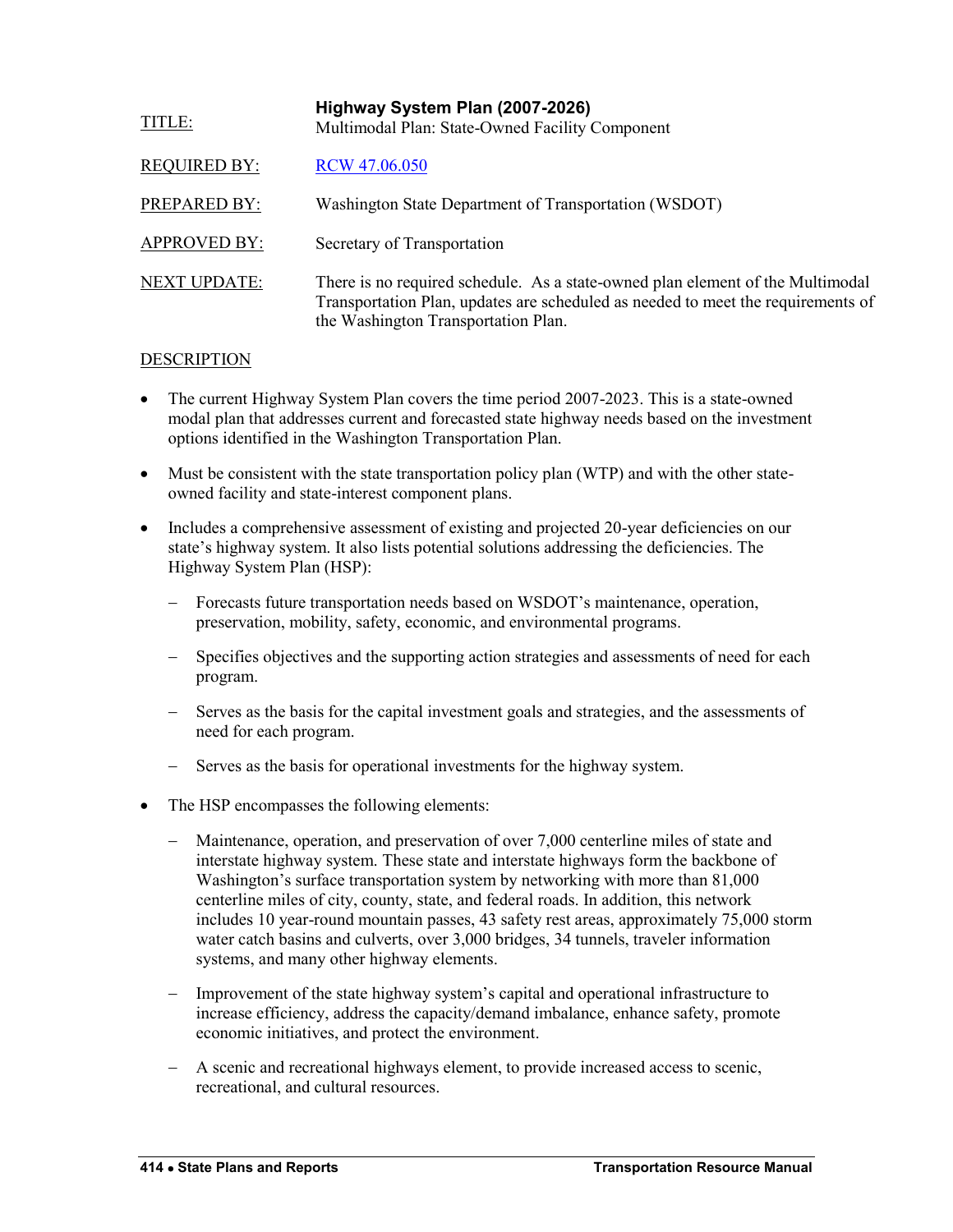A paths and trails element, which identifies the needs of non-motorized transportation modes on the state transportation systems, and provides the basis for the investment of state transportation funds in paths and trails.

## **PURPOSE**

- Guides WSDOT in prioritizing and budgeting highway projects and operational focus.
- Updated periodically, to provide projects for the 10-year Capital Improvement and Preservation Program (CIPP) and the 2-year biennial budget request to the Governor, the Office of Financial Management, and the Legislature.

## ON THE WEB

<http://www.wsdot.wa.gov/planning/HSP>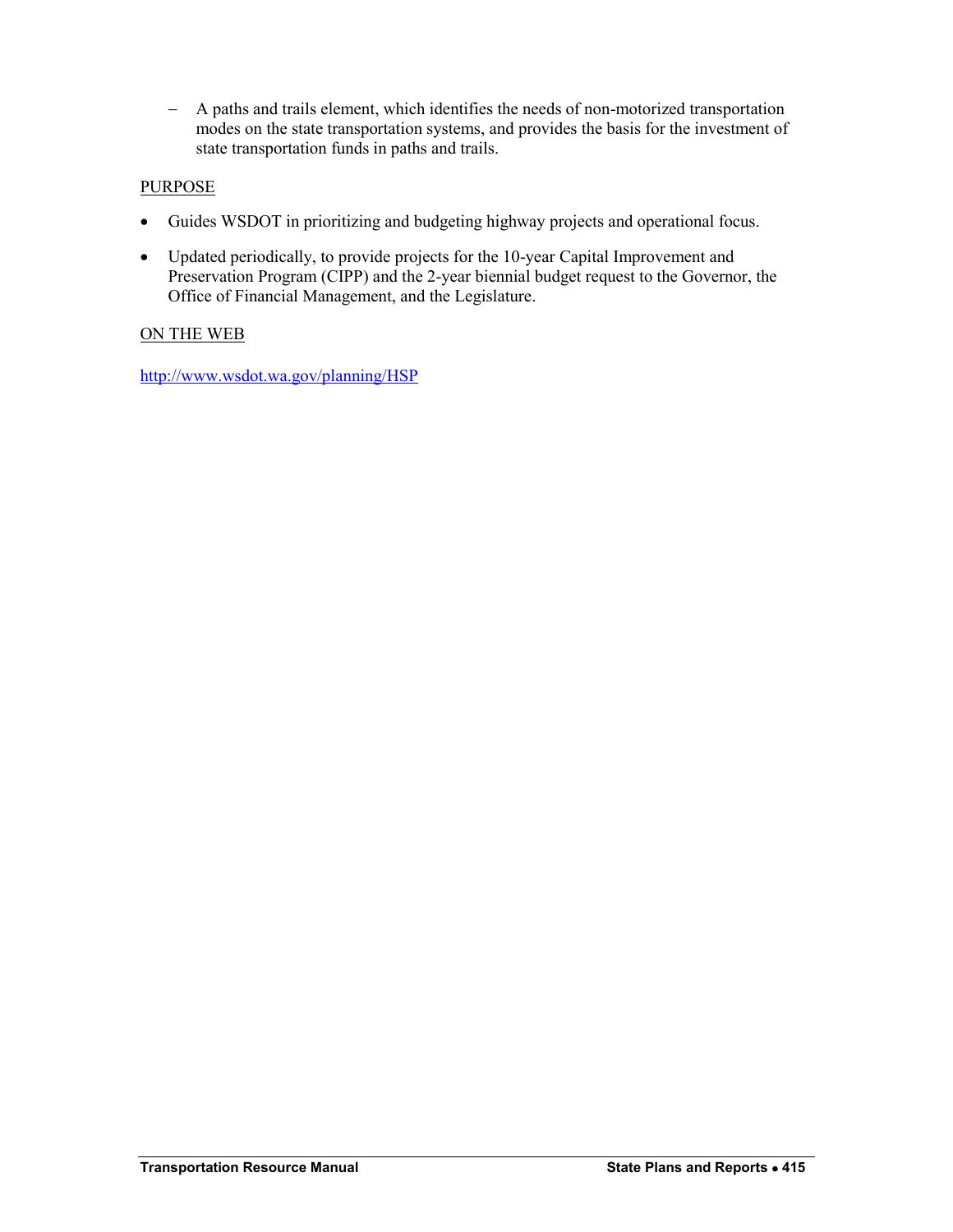<span id="page-9-0"></span>

| TITLE:              | <b>WSDOT Ferries Division Final Long-Range Plan</b><br>Multimodal Plan: State-Owned Facility Component                                                                                                           |
|---------------------|------------------------------------------------------------------------------------------------------------------------------------------------------------------------------------------------------------------|
| <b>REQUIRED BY:</b> | RCW 47.06.050(2) & RCW 47.60.375                                                                                                                                                                                 |
| <b>PREPARED BY:</b> | Washington State Department of Transportation (WSDOT)                                                                                                                                                            |
| <b>APPROVED BY:</b> | Secretary of Transportation                                                                                                                                                                                      |
| <b>NEXT UPDATE:</b> | There is no required update schedule. As a state-owned plan element of the<br>Multimodal Transportation Plan, updates are scheduled as needed to meet the<br>requirements of the Washington Transportation Plan. |
|                     | The technical underpinnings (updated origin/destination survey and ridership<br>forecasts) for an updated plan will be completed by the end of 2014. This will<br>allow WSDOT to update the plan in 2015.        |

- The WSDOT Ferries Division Final Long-Range Plan, dated June 30, 2009, covers the years 2009-2030. This plan fulfills the requirements for a Ferry System Plan in [RCW 47.06.050](http://apps.leg.wa.gov/rcw/default.aspx?cite=47.06.050) and a Capital Plan in [RCW 47.60.375.](http://apps.leg.wa.gov/rcw/default.aspx?cite=47.60.375)
- Must be consistent with the state transportation policy plan (WTP) and with the other stateowned facility and state-interest component plans.

## PURPOSE

- Guides capital and operating investments in the state ferry system for vessels, terminals, service
- Establishes service objectives for ferry routes
- Develops strategies
- Forecasts travel demands
- Details maintenance
- Outlines the service changes, vessel purchases, and terminal improvements to meet the demand for ferry travel.

#### RELATED ACTIVITIES

The WSF, in conjunction with the Washington State Patrol and the United States Coast Guard, is currently implementing a ferry security plan required by the federal government pursuant to the "Maritime Transportation Security Act of 2002" [\(46 U.S.C. § 70101\)](http://www.gpo.gov/fdsys/search/pagedetails.action?browsePath=Title+46%2FSubtitle+Vii%2FChapter+701%2FSec.+70101&granuleId=USCODE-2009-title46-subtitleVII-chap701-sec70101&packageId=USCODE-2009-title46&collapse=true&fromBrowse=true&bread=true).

#### ON THE WEB

[WSDOT Ferries Division Final Long-Range Plan](http://www.wsdot.wa.gov/ferries/planning/)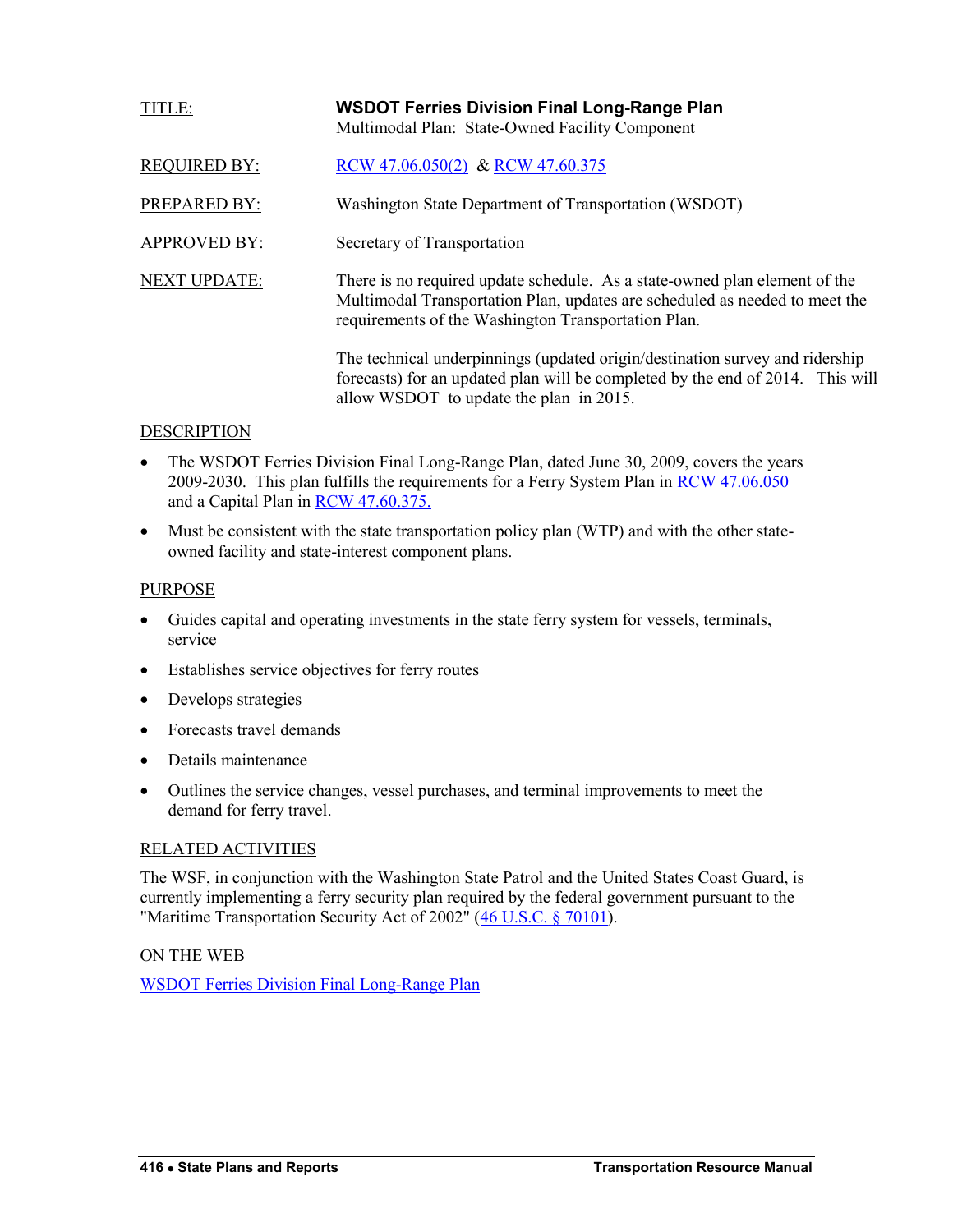<span id="page-10-0"></span>

| <b>TITLE:</b>       | <b>Washington Aviation System Plan</b><br>Multimodal Plan: State-Interest Component                                                                                    |
|---------------------|------------------------------------------------------------------------------------------------------------------------------------------------------------------------|
| <b>REQUIRED BY:</b> | RCW 47.06.060 and RCW 47.68.390                                                                                                                                        |
| PREPARED BY:        | Washington State Department of Transportation Aviation Division                                                                                                        |
| <b>APPROVED BY:</b> | Secretary of Transportation. Recommendations are sent to the Governor,<br>Legislature, Transportation Commission and Regional Transportation Planning<br>Organizations |
| <b>NEXT UPDATE:</b> | The next update to the Aviation System Plan begins December 2014 and<br>will be completed by December 2016.                                                            |

The most recent Aviation System Plan was completed in 2009 and fulfilled the requirements for a state-interest component of the Statewide Multimodal Transportation Plan and an Airport Capacity and Facilities Assessment.

The plan:

- Identifies the type, location, cost, and timing of airport development needs statewide to establish a balanced and integrated system of airports serving Washington residents.
- Helps state and federal governments to carry out their legislative authority under RCW 47.68 to promote aviation and aviation safety and assist in developing the statewide aviation system.
- Must be consistent with the state transportation policy plan (WTP) and with the other stateowned facility and state-interest component plans.

#### PURPOSE

- Information from this plan is necessary for updating the long-range statewide transportation plan, the statewide multimodal transportation plan, the highway system plan, the ferry system plan, the freight mobility plan, the intercity passenger rail plan, and the public transportation plan.
- Assess the existing system's capacity and facilities. Forecast demand/market analysis. Provides recommendations regarding how best to:
	- Meet the statewide commercial and general aviation capacity needs of the state.
	- Determine which regions of the state are in need of improvement regarding the matching of existing, or projected, airport facilities, and the long-range capacity needs at airports within the region expected to reach capacity before the year 2030.
	- Determine the placement of future commercial and GA airport facilities designed to meet the need for improved aviation planning in the region.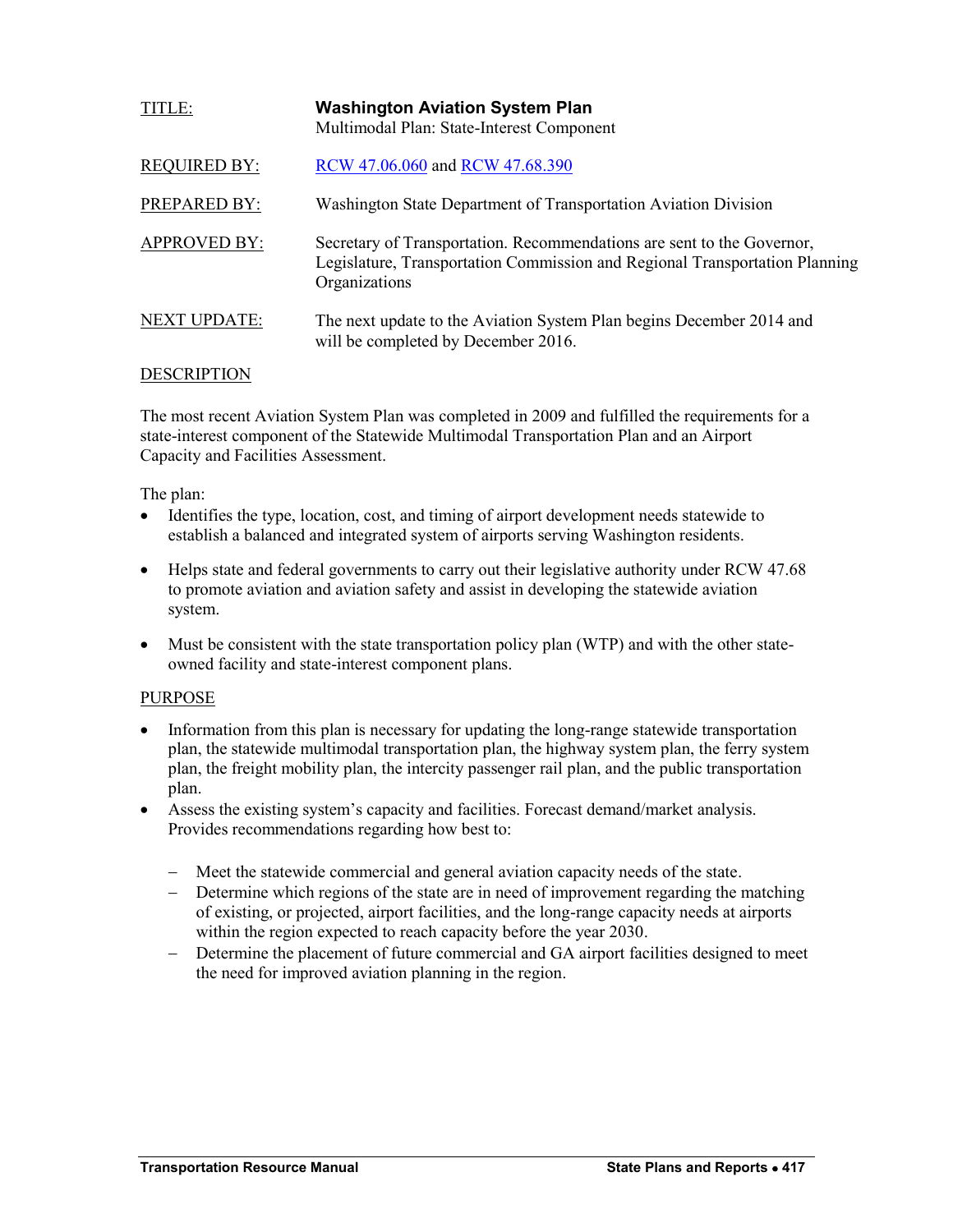## RELATED REPORTS

[The Washington State Airports and Compatible Land Use Guidebook](http://www.wsdot.wa.gov/aviation/LandUseCompatibilityOverview.htm) focuses on protecting public-use general aviation airports from incompatible adjacent land uses. It includes an overview, step-by-step guidance, an implementation toolkit, and references. The guidebook fulfills the requirement of [RCW 36.70.547](http://apps.leg.wa.gov/rcw/default.aspx?cite=36.70.547) that WSDOT provide technical assistance to counties, cities, and towns in developing plans and regulations that will discourage the siting of incompatible uses adjacent to general aviation airports.

ON THE WEB

[WSDOT's Aviation System Plan](http://www.wsdot.wa.gov/aviation/SystemPlan/default.htm)

[WSDOT Aviation Division 's Planning Page](http://www.wsdot.wa.gov/aviation/Planning/)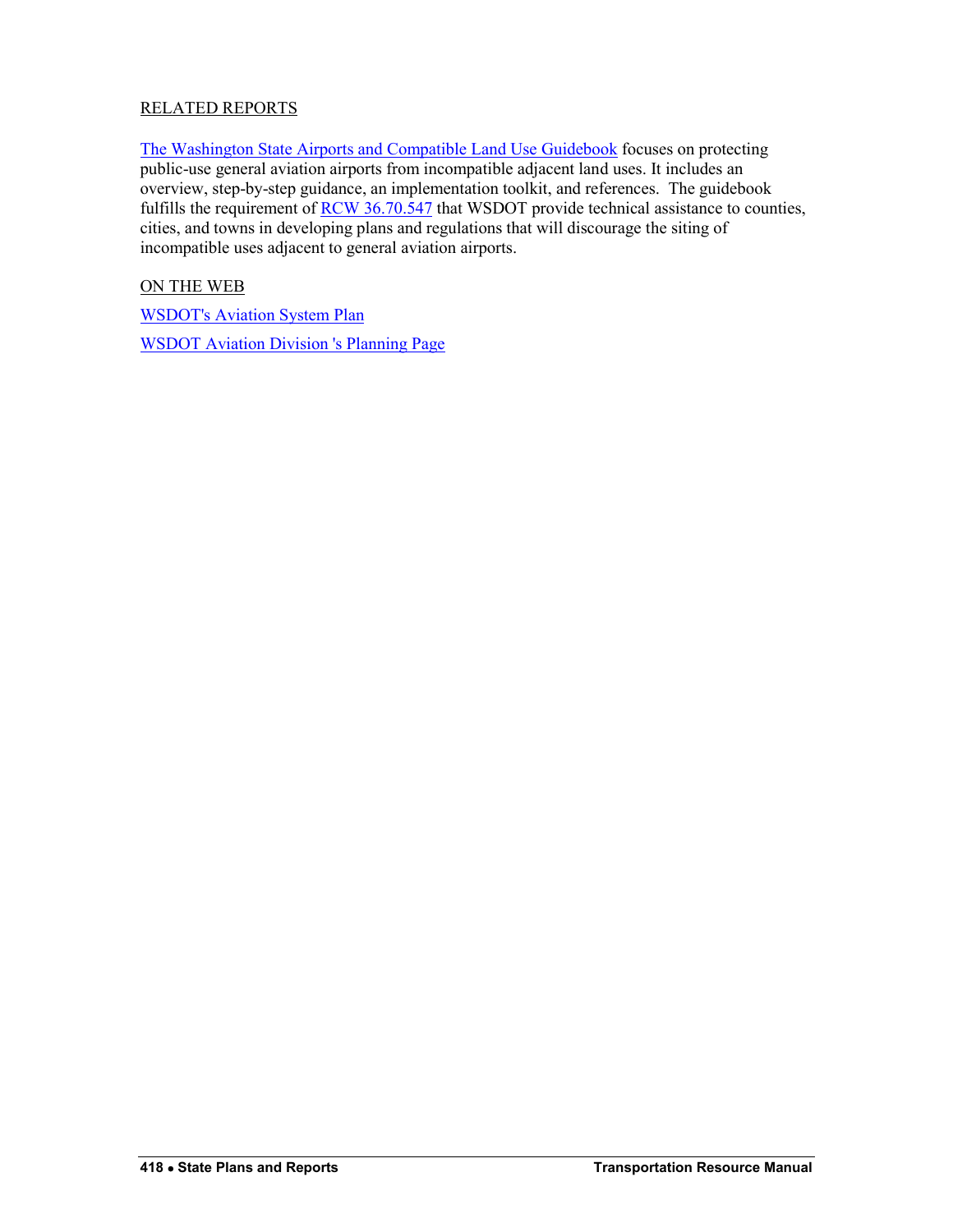<span id="page-12-0"></span>

| TITLE:              | <b>Public Transportation System Plan</b><br>Multimodal Plan: State-Interest Component                                                                                                                               |
|---------------------|---------------------------------------------------------------------------------------------------------------------------------------------------------------------------------------------------------------------|
| <b>REQUIRED BY:</b> | RCW 47.06.110                                                                                                                                                                                                       |
| PREPARED BY:        | Washington State Department of Transportation (WSDOT)                                                                                                                                                               |
| <b>APPROVED BY:</b> | Secretary of Transportation                                                                                                                                                                                         |
| <b>NEXT UPDATE:</b> | There is no required update schedule. As a state-interest plan element of the<br>Multimodal Transportation Plan, updates are scheduled as needed to meet the<br>requirements of the Washington Transportation Plan. |

- A state-interest component of the statewide multimodal transportation plan that defines the state's and other entities' roles in public transportation. It also provides direction to achieve program goals by:
	- Recommending mechanisms for coordinating public transportation with other transportation services and modes.
	- Recommending a statewide public transportation facilities and equipment management system, as required by federal law.
- In developing the system plan update WSDOT involves local, state, and federal agencies; public and private providers of transportation services; and non-motorized interests.
- The statutory requirements for this plan are fulfilled by the 2007-2026 Washington Transportation Plan and the Public Transportation Annual Summary Report required by [RCW 35.58.2796.](http://apps.leg.wa.gov/rcw/default.aspx?cite=35.58.2796)
- Must be consistent with the state transportation policy plan (WTP) and with the other stateowned facility and state-interest component plans.

## PURPOSE

- Improves transit services through coordination and defined objectives.
- Defines the state's interest and the state's responsibility regarding public transportation.
- Provides goals, objectives, and strategies to target the allocation of state resources for public transportation.

## RELATED REPORTS

The [Public Transportation Annual Summary Report](http://www.wsdot.wa.gov/Publications/Manuals/PTSummary.htm) provides annual comprehensive information on public transit systems in Washington State. The report contains information about directly operated and contracted transit and dial-a-ride; vanpool services; light rail; passenger only ferry; commuter rail; and a statewide summary of public transportation issues and data.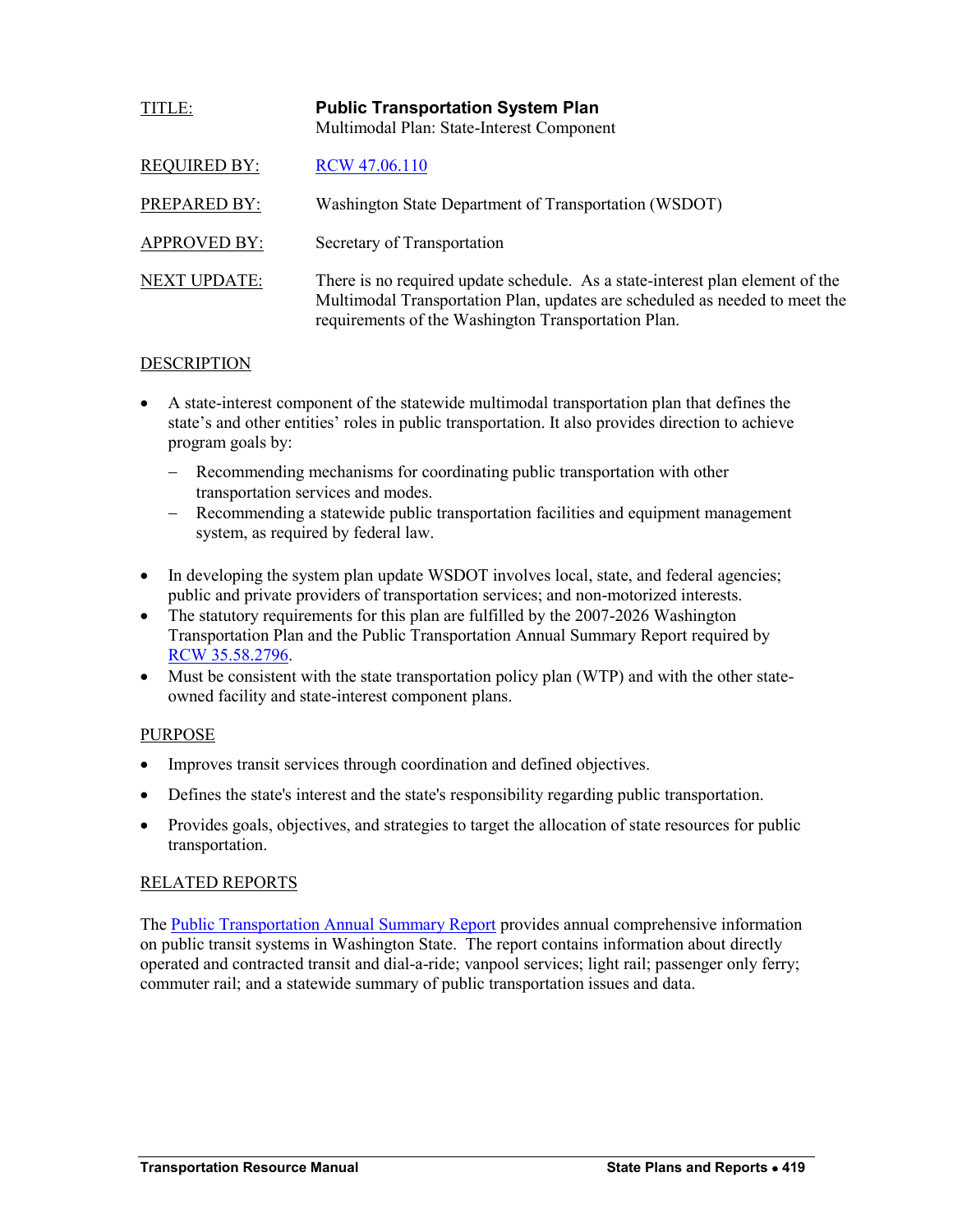The Annual Summary Report inventory includes data on:

- Services for transit, community transportation providers, Medicaid brokers, intercity bus, ferry systems, Seattle monorail and a summary of statewide statistics.
- Revenue, expenses, and ending balances, by fund source.
- Two years of historical information and current year.
- Individual system data, statewide data; trend analysis.

The Annual Summary Report includes the following performance measures for transit systems: Farebox recovery, Operating Cost/Passenger Trip, Operating Cost/Revenue Vehicle Mile, Operating Cost/Revenue Vehicle Hour, Passenger Trips/Revenue Vehicle Hour, and Passenger Trips/Revenue Vehicle Mile.

Route deviated and demand response services expenditures in this report are used to calculate the formula funding of transit from the Paratransit/Special Needs Grants Program.

#### ON THE WEB

WSDOT's [Public Transportation Library](http://www.wsdot.wa.gov/Transit/Library/) contains numerous other reports and information.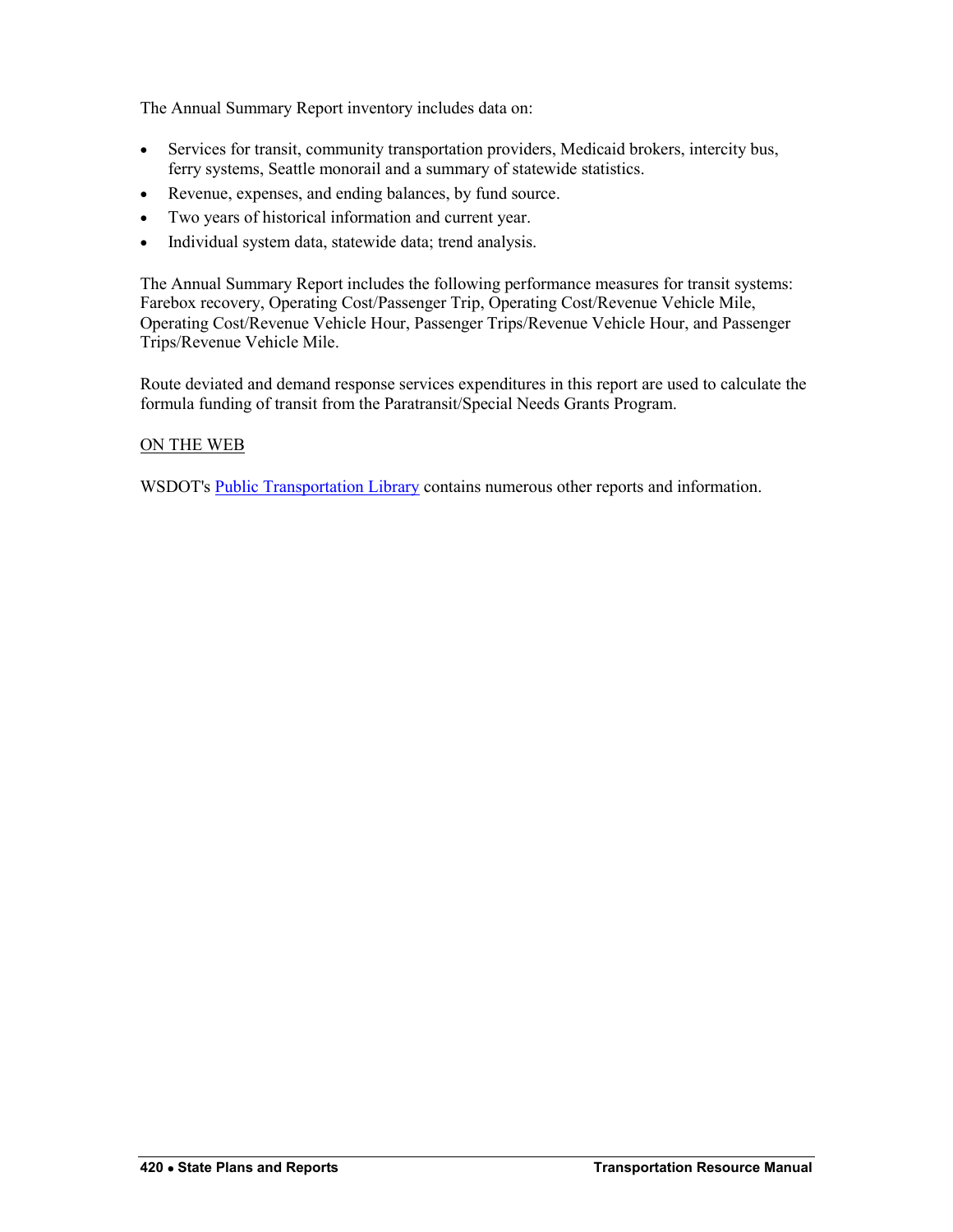<span id="page-14-0"></span>

| <b>TITLE:</b>       | <b>State Rail Plan</b><br>Multimodal Plan: State-Interest Component                   |
|---------------------|---------------------------------------------------------------------------------------|
| <b>REQUIRED BY:</b> | RCW 47.76.220, 47.06.080, 47.06.090, 47.79.040, and 49 CFR 266.15                     |
| PREPARED BY:        | Washington State Department of Transportation (WSDOT)                                 |
| <b>APPROVED BY:</b> | Secretary of Transportation, Governor and submitted to Federal Rail<br>Administration |
| <b>NEXT UPDATE:</b> | Periodically, subject to federal guidance                                             |

- The Washington State Rail Plan 2013-2035 serves as a strategic blueprint for future public investment in the state's rail transportation system. It provides an integrated plan for freight and passenger rail, including 5- and 20-year funding strategies, that meets federal and state requirements. This plan replaces the following plans:
	- Washington State 2010-2030 Freight Rail Plan
	- Amtrak Cascades Mid-Range Plan (2008)
	- Washington State Long-Range Plan for Amtrak Cascades (2006)
- The plan is consistent with the state transportation policy plan (WTP) and with the other state-owned facility and state-interest component plans.

#### PURPOSE

- New urgency for developing funding strategies: in October 2013, states with intercity passenger rail service were required to fund the operations and maintenance of their entire service, instead of partially relying on federal dollars through Amtrak.
- To refresh forecasts and to update data to comply with federal and state statutes, regulations and planning guidance.
- Existing plans separate freight and passenger rail planning. This update provides a single comprehensive policy-level planning document that integrates intercity passenger rail, freight rail and commuter rail.
- Washington and Oregon have recently agreed to manage the Pacific Northwest Rail Corridor as one continuous corridor. The plan helps guide implementation of that change.
- Serves as a reference for other states and contribute to the National Rail Plan.

## ON THE WEB

[WSDOT's State Rail Plan page](http://www.wsdot.wa.gov/Rail/staterailplan.htm)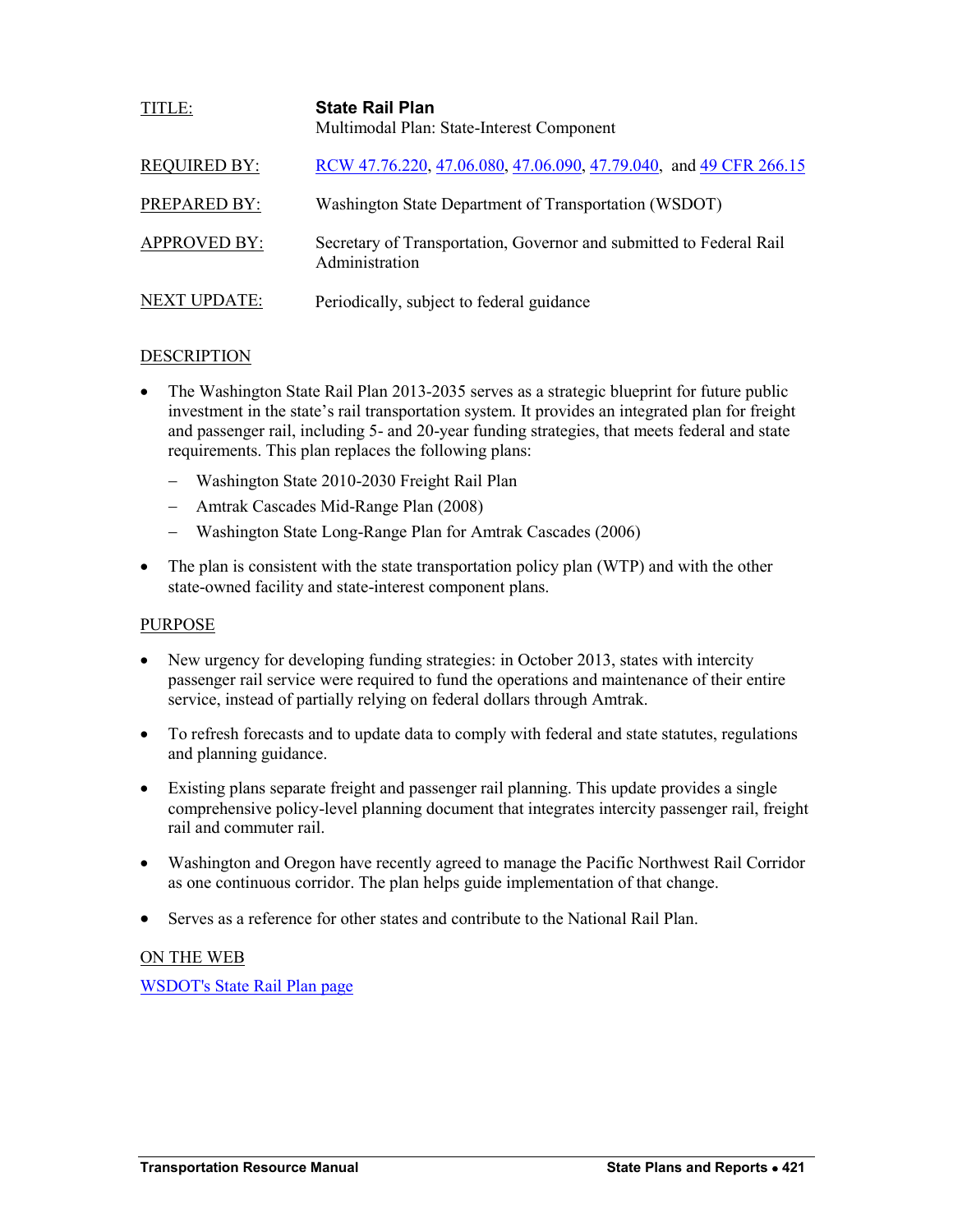<span id="page-15-0"></span>

| TITLE:              | <b>Bicycle Transportation and Pedestrian Walkways Plan</b><br>Multimodal Plan: State-Interest Component                                                                                                             |
|---------------------|---------------------------------------------------------------------------------------------------------------------------------------------------------------------------------------------------------------------|
| <b>REQUIRED BY:</b> | RCW 47.06.100                                                                                                                                                                                                       |
| PREPARED BY:        | Washington State Department of Transportation (WSDOT)                                                                                                                                                               |
| <b>APPROVED BY:</b> | Secretary of Transportation                                                                                                                                                                                         |
| <b>NEXT UPDATE:</b> | There is no required update schedule. As a state-interest plan element of the<br>Multimodal Transportation Plan, updates are scheduled as needed to meet the<br>requirements of the Washington Transportation Plan. |

- The current version, the Washington State Bicycle Facilities and Pedestrian Walkways Plan, covers the years 2008-2027.
- This is a state-interest modal plan for bicycle and pedestrian walkways. The plan assesses bicycle and pedestrian transportation needs and establishes statewide goals and implementation strategies.
- Must be consistent with the state transportation policy plan (WTP) and with the other stateowned facility and state-interest component plans.

## PURPOSE

- This plan includes strategies for improving connections, increasing coordination, reducing traffic congestion, and assessing statewide bicycle and pedestrian transportation needs.
- Data from this plan is necessary to complete the next update of Washington Transportation Plan, the Highway System Plan, metropolitan transportation plans, and regional transportation plans.
- The State and Metropolitan Planning Organization (MPO) planning regulations describe how walking and bicycling are to be accommodated throughout the planning process (e.g., see 23) [CFR 450.200, 23 CFR 450.300,](http://www.ecfr.gov/cgi-bin/text-idx?c=ecfr&sid=7f5985b5d2fe301f3fd5a6f537e6bfb8&rgn=div5&view=text&node=23:1.0.1.5.11&idno=23) [23 U.S.C. 134\(h\),](http://www.fhwa.dot.gov/legsregs/title23.pdf) and [135\(d\)\)](http://www.fhwa.dot.gov/legsregs/title23.pdf). Non-motorists must be allowed to participate in the planning process and transportation agencies are required to integrate walking and bicycling facilities and programs in their transportation plans to ensure the operability of an intermodal transportation system.

## ON THE WEB

[State Bicycle Facilities and Pedestrian Walkways Plan](http://www.wsdot.wa.gov/bike/bike_plan.htm)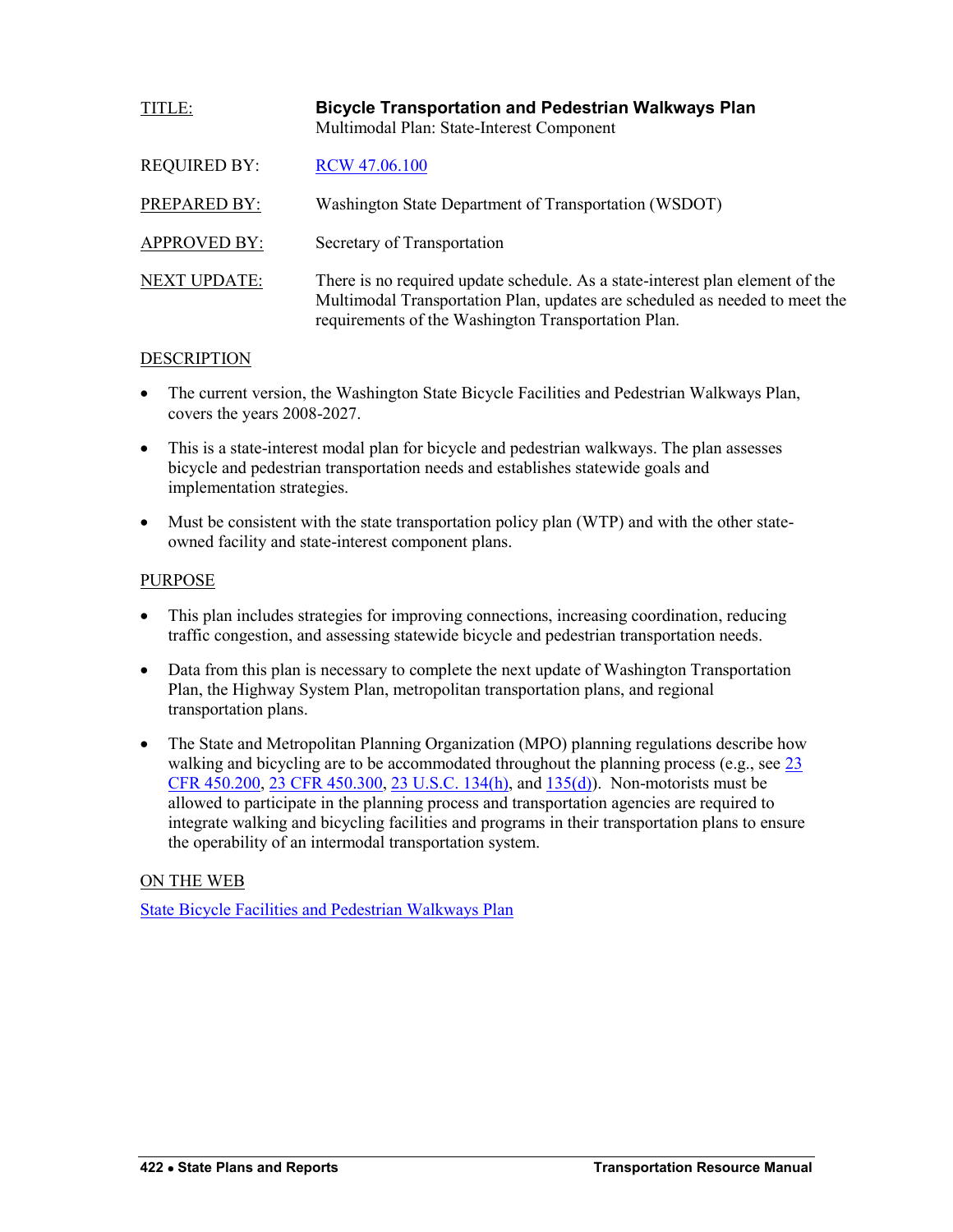<span id="page-16-0"></span>

| TITLE:              | Marine Ports and Navigation Plan: Pacific Northwest Marine Cargo<br><b>Forecast</b>                                                   |
|---------------------|---------------------------------------------------------------------------------------------------------------------------------------|
|                     | Update and Rail Capacity Assessment (2011-2030)<br>Multimodal Plan: State-Interest Component                                          |
| <b>REQUIRED BY:</b> | RCW 47.06.070 requires a marine ports and navigation plan as part of the<br>Multimodal Transportation Plan state-interest components. |
| <b>PREPARED BY:</b> | Washington Public Ports Association and Washington State Department of<br>Transportation (WSDOT)                                      |
| <b>APPROVED BY:</b> | N/A                                                                                                                                   |
| <b>NEXT UPDATE:</b> | Scheduled for 2013, the most recent update was conducted in 2011 to<br>assess the effects of the economic recession.                  |

- Since 1985, the Washington Public Ports Association and WSDOT have jointly conducted periodic cargo forecasts and performance assessments of the state's marine port transportation system which includes waterways (Pacific Ocean, Puget Sound, Columbia/Snake River system), rail lines, roads, and pipelines.
- The 2011 update found that rail traffic has rebounded to pre-recession levels, and many of the ports in the region are anticipating major increases in cargo, especially exports of dry bulk such as grain, minerals, ores, and other bulk commodities. The anticipated volumes of these new cargos could significantly impact the mainline rail system in the northwest, impacting the marine cargos as well as passenger traffic and domestic cargo.
- RCW 47.06.070 requires an assessment of "the transportation needs of Washington's marine ports, including navigation, and [identification of] transportation system improvements needed to support the international trade and economic development role of Washington's marine ports."

#### PURPOSE

- Forecasts marine cargo (by commodity and cargo type) to guide future development of Washington's marine ports.
- Compares the projected level of rail traffic with the capacity of the various mainline segments in the region.
- Produces a prioritized list of projects (rail mainline and port access improvements) to alleviate anticipated capacity constraints.
- The 2011 analysis includes the mainline rail system in Oregon.
- Highlights role of marine ports in development of Washington's economy.
- Information from this report is used for statewide transportation plans, regional transportation plans, metropolitan transportation plans, and harbor plans.

## ON THE WEB

[WSDOT's Marine Freight Page](http://www.wsdot.wa.gov/Freight/Marine.htm)

[2011 Marine Cargo Forecast Update and Rail Capacity Assessment](http://www.wsdot.wa.gov/NR/rdonlyres/E1743FB8-9376-4A4C-8316-14283E42A5F7/0/PNW2011PortRailForecastFinalReport.pdf)